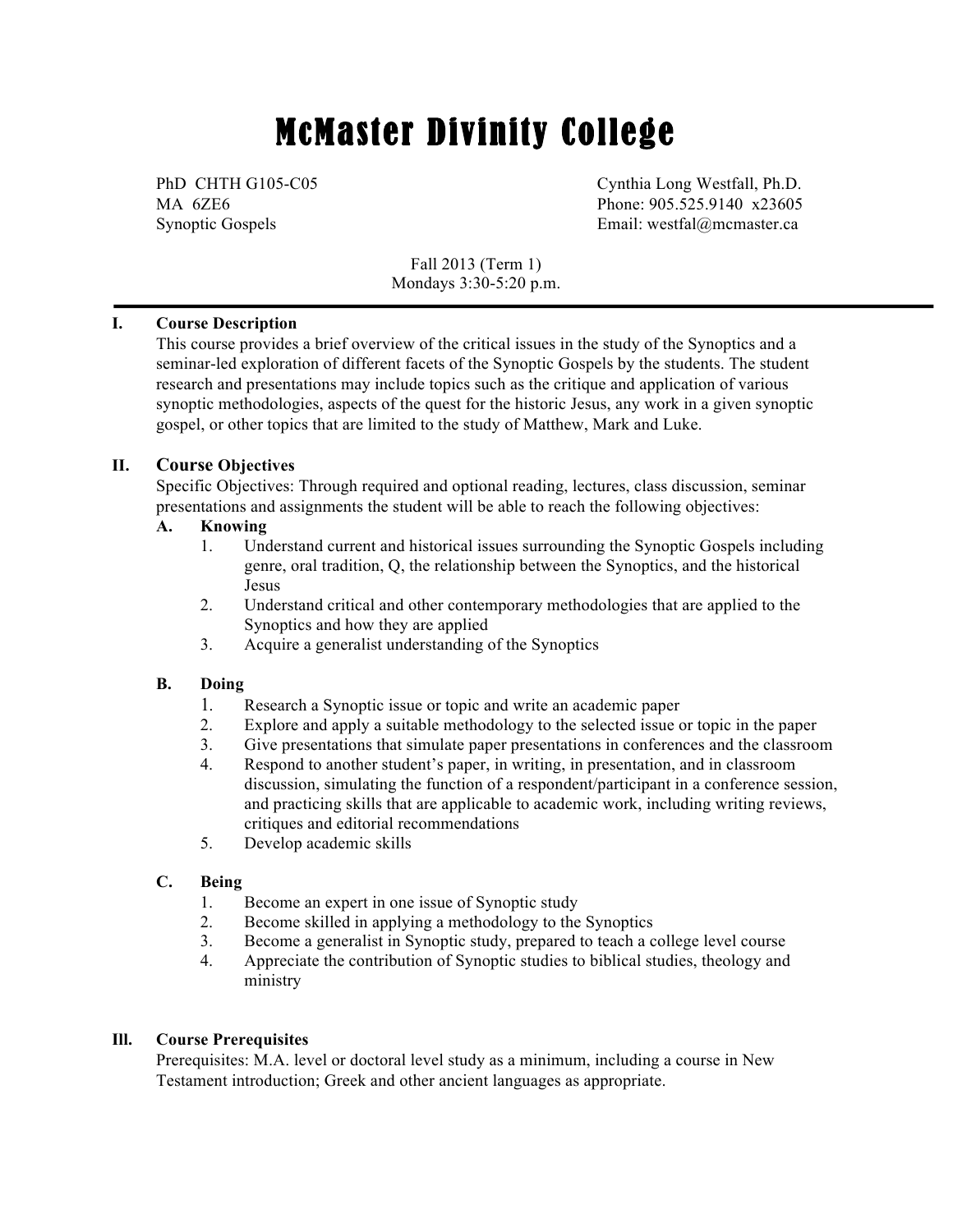## **IV. Course Requirements**

This is a graduate research level course. It is assumed that students will perform as graduate research students to facilitate learning. Students will be expected to do suitable academic work outside of the classroom.

Successful completion of the course requires satisfactory completion of the course requirements. Failure to make a valid attempt to complete the requirements may constitute grounds for failure of the course.

#### **A. Participation**

The student is expected to come to class having prepared sufficiently to make a contribution to the topic of discussion and raise significant questions by reading primary and secondary material and by reading all seminar papers in advance. A general introduction to the course subject is required and a short bibliography is included for further reference; each student will want to build a more extensive bibliography.

#### **B. Reading**

Students will read 5,000 pages from works on the Synoptics. The reading list is due on Dec 9 with a total page count.

## **C. Written Assignments—**

- 1. A paper (5,000 words, excluding notes and bibliography) on an issue in Synoptic studies
- 2. A response paper to another student's paper, due at the time of the paper's presentation.(1,500 words). The student will become familiar with the paper's issue/topic, methodology, literature and current discussion in order to interact with it critically.
- 3. A detailed syllabus and lecture outline for a a college level course, either a general introduction, or an elective course that integrates insights from your papers

The professor assumes that students already know the basics about how to research, write and orally present papers. However, we will work at further developing skills that are utilized in scholarly discourse and publication. Both content (research, analysis, organization of material) and presentation (mechanics and style) are important. Each student must utilize the MDC style guide. The general guidelines are that the paper should be 12 pt. font, doublespaced, with 1" margins and utilize footnotes (not endnotes). The paper should include a title page, numbering and a staple cover (not fancy). Each paper should include a formal introduction and conclusion as well as implications for contemporary hermeneutics and any applications for contemporary ministry.

Papers (not responses) are due in electronic form at class time (Monday 3:30 p.m.) the week before they are to be presented. A penalty of 2% will be subtracted from the paper's final grade for every day late. Incomplete papers will similarly be penalized, including a missing bibliography. The papers will be distributed by e-mail or in the course Drop Box for access. Responses are due in electronic form at the time of presentation. Every student will be given feedback from the professor, and the student response electronically as well as verbal response from the other class members and have an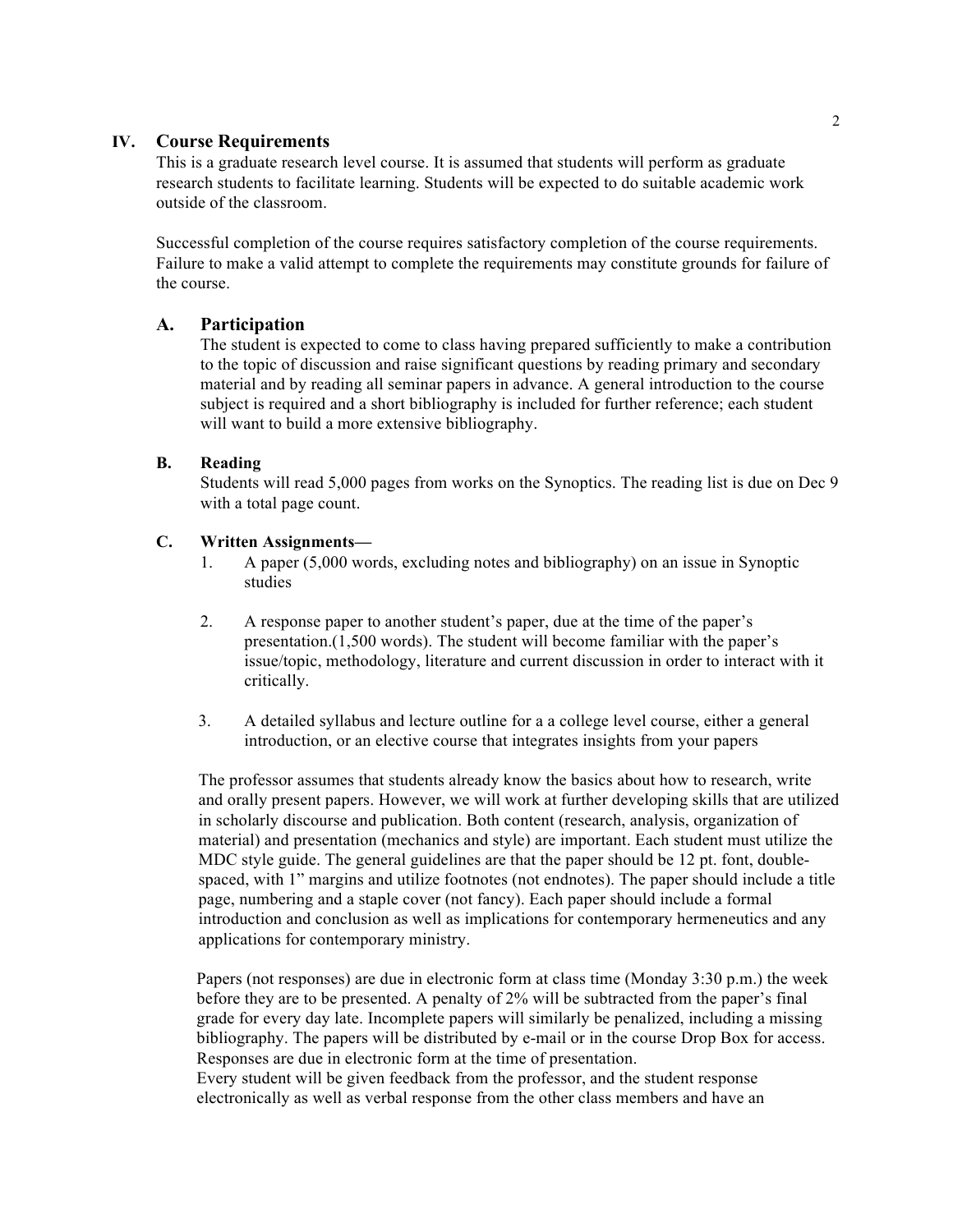opportunity to revise the paper and return it one week after its scheduled presentation (Monday 12 p.m.). No late revisions will be accepted.

# **D. Presentation of Seminar Papers**

- 1. Students will sign up in class to present the paper and response
- 2. Each student will distribute his/her paper one week in advance to the entire class. Late distribution will result in a subtraction of 2% a day from the final mark.
- 3. During the scheduled final, each student will give a short presentation of his/her course

design with appropriate handouts and visual aids

4. Each student may turn in revisions of the first two papers on the day of the final

# **IV. Textbooks and Materials**

# **A. Required Texts**

A standard edition of the Greek New Testament, such as the Nestle-Aland (26th or 27th edn), UBS (3rd or 4th edn)

Introduction(s) from the bibliography

# **B. Recommended Texts**

Good resource to own as a generalist:

- 1. Aland, Kurt, ed. *Synopsis of the Four Gospels: Completely Revised on the Basis of the Greek Text of the Nestle-Aland, 26th Edition, and Greek New Testament*, 3rd Edition, English Edition*.*UBS, 1982**.** Out of print—used copies available on Amazon
- 2. A Bible Atlas such as Barry J. Beitzel, *The New Moody Atlas of the Bible.* Chicago: Moody, 2009.

## **C. Textbook Purchase**

There are no assigned textbooks for the courses. Each student should tailor their reading to suit his/her research and to fill in gaps in their knowledge in order to become both a specialist in one issue or topic and a generalist who can teach a college or seminary-level course.

## **D. Additional Materials**

- 1. Handouts for lectures and class discussion will be made available during class and/or online.
- 2. Students will distribute their papers to the entire class one week before their oral presentation.

# **V. Course Assessment**

Each student is required to complete the following requirements:

- 1. Paper on a Synoptic issue (30%)
- 2. Response Paper (15%)
- 3. Design of college level or seminary course (15%)
- 4. Seminar presentations (10%)
- 5. Response presentation (5%)
- 6. Syllabus presentation (5%)
- 7. Participation (10%)
- 8. Reading (10%)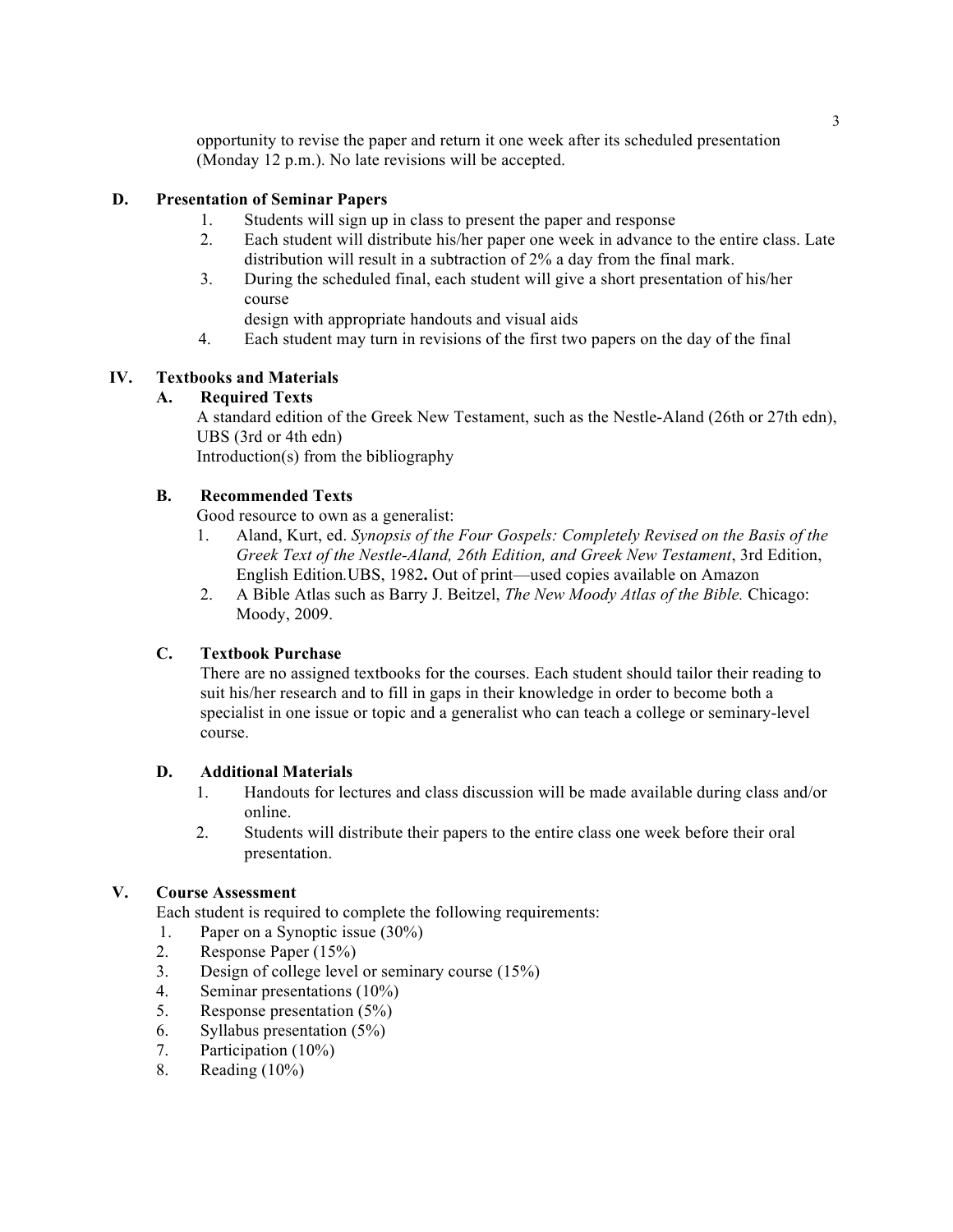#### **VI. Classroom Behavior**

## **A. Attendance**

- 1. Students should be on time to class or be prepared to offer an explanation to the professor.
- 2. Students are expected to stay for the entire class session, unless arranged in advance.
- 3. Attendance at all sessions is expected.

## **B. Participation**

- 1. Please respect the work and opinions of others without disrespect or ridicule, even if you do not agree with them. Respond to all members of the class with a collegial spirit. However, feel free to respond logically and critically in an orderly manner.
- 2. Students are not expected to be doing work on any other subject except that which is appropriate in the course outline.
- 3. Students are not to carry on off-topic conversations in class.
- 4. Students may eat or drink in class if they do not distract others and they clean up their desks.

Students who fail to respect these guidelines will be dismissed from the class with consequences.

#### **C. Academic Honesty**

Academic dishonesty is a serious offence that may take any number of forms, including plagiarism, the submission of work that is not one's own or for which previous credit has been obtained, and/or unauthorized collaboration with other students. Academic dishonesty can result in severe consequences, e.g., failure of the assignment, failure of the course, a notation on one's academic transcript, and/or suspension or expulsion from the College.

Students are responsible for understanding what constitutes academic dishonesty. Please refer to the DivinityCollege Statement on Academic Honesty http://www.mcmasterdivinity.ca/programs/rules-regulations.

#### **Gender Inclusive Language**

McMaster Divinity College uses inclusive language for human beings in worship services, student written materials, and all of its publications. In reference to biblical texts, the integrity of the original expressions and the names of God should be respected. The NRSV and TNIV are examples of the use of inclusive language for human beings. It is expected that inclusive language will be used in chapel services and all MDC assignments.

Office Hours:

Monday 5:30-6:30 Tuesday 12:30-1:30, 3:30-4:30 Wednesday 1-3 Other times by appointment

Appointments:

Contact me if I can assist you in any way via email: westfal@mcmaster.ca

\*\*\*Disclaimer on Syllabi posted on the web: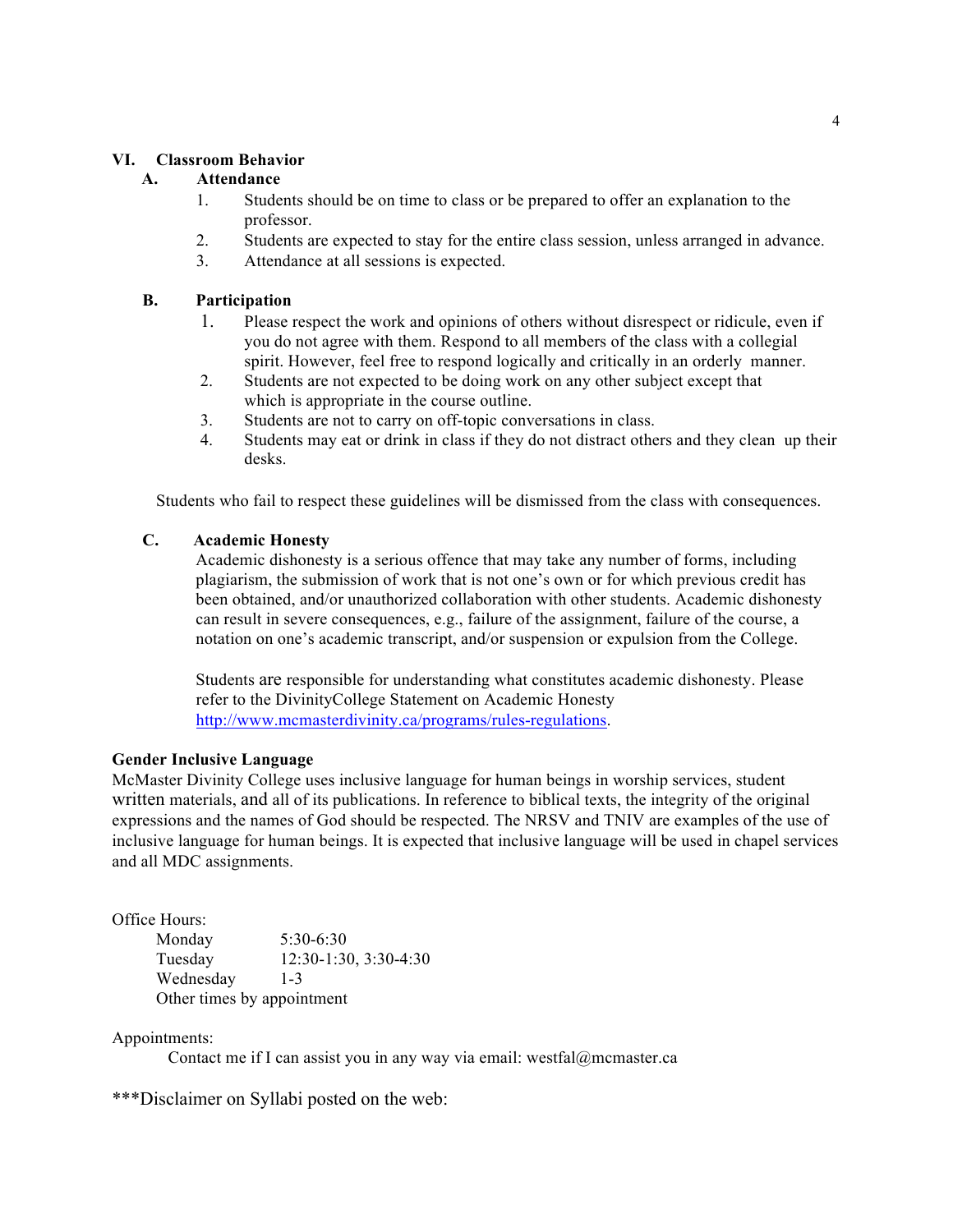Please Note: This syllabus is the property of the instructor and is prepared with currently available information. The instructor reserves the right to make changes and revisions up until the first day of class. A final **Daily Schedule** will be released when the class role is finalized since it is a seminar course.

| Date             | <b>Class Session</b>                                  |
|------------------|-------------------------------------------------------|
| Sept 9           | Introduction to course and the study of the Synoptics |
| Sept 16          | Synoptic issues                                       |
| Sept 23          | Synoptic Methodologies                                |
| Sept 30          | Seminar presentations/responses                       |
| Oct 7            | Seminar presentations/responses                       |
| Oct 14           | Thanksgiving                                          |
| Oct 21           | Seminar presentations/responses                       |
| Oct 28           | Seminar presentations/responses                       |
| Nov <sub>4</sub> | Seminar presentations/responses                       |
| Nov 11           | Seminar presentations/responses                       |
| Nov 18           | No class (SBL New Orleans)                            |
| Nov $25$         | Seminar presentations/responses                       |
| Dec 2            | Seminar presentations/responses                       |
| Dec 9            | Syllabi due/Presentations/Reading due                 |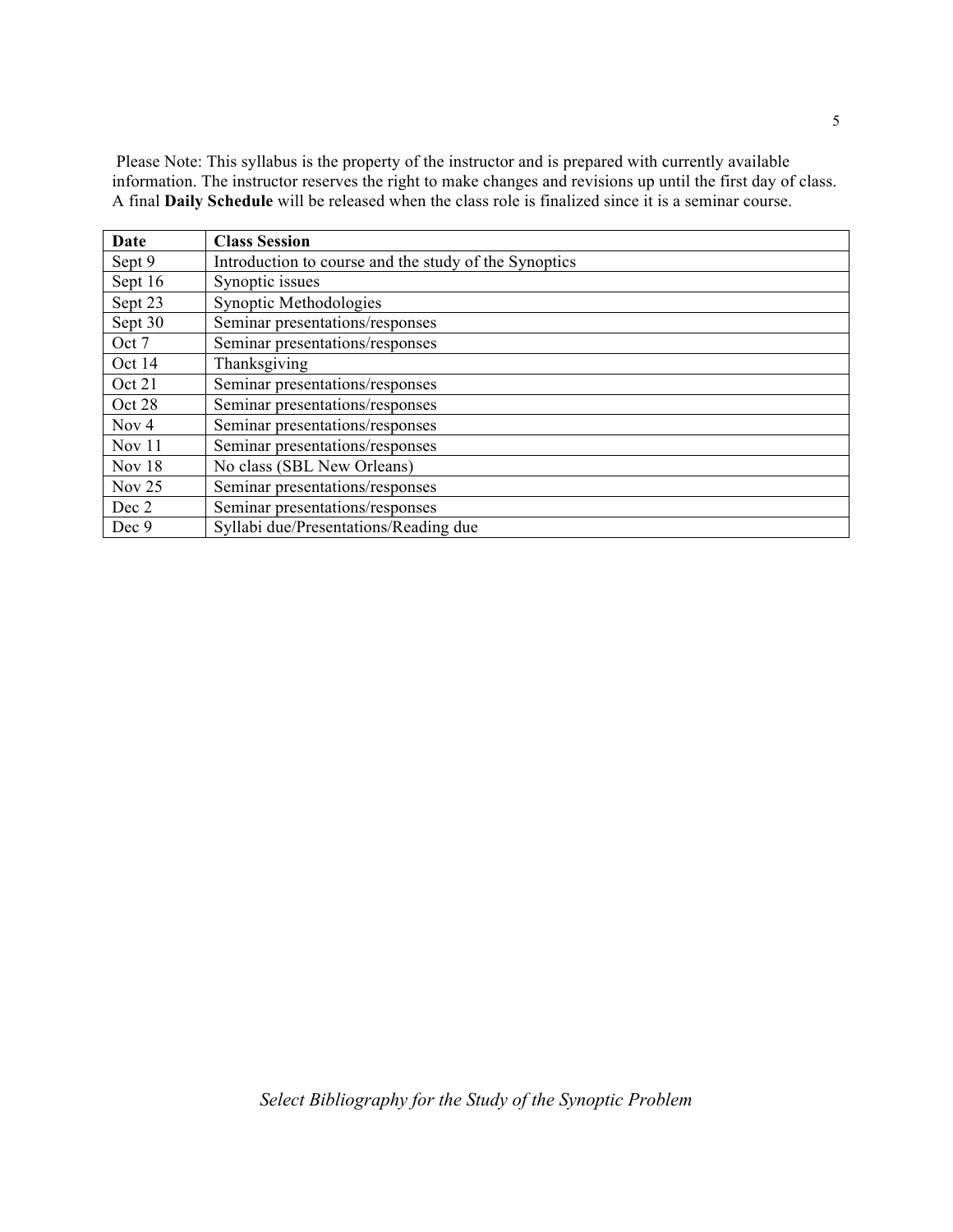#### *Introductions*

- Allen, O. Wesley. *Reading the Synoptic Gospels: Basic Methods for Interpreting Matthew, Mark and Luke*. St. Louis: Chalice, 2000.
- Goodacre, Mark. *The Synoptic Problem: A Way Through the Maze*. London: Sheffield, 2001.
- Grindheim, Sigurd. *Christology in the Synoptic Gospels: God or God's Servant.* London: T&T Clark, 2012.
- Nickle, Keith Fullerton. *The Synoptic Gospels: An Introduction*. Rev; Louisville, KY: Westminster John Knox Press, 2001.
- Perkins, Pheme. *Introduction to the Synoptic Gospels*. Eerdmans, 2009.
- Stein, Robert H., *The Synoptic Problem: An Introduction*. Grand Rapids: Baker Books, 1987.
- Throckmorton, Burton H., Jr., *Gospel Parallels: A Comparison of the Synoptic Gospels.* 5th ed., Nashville: Nelson Pub., 1992.
- Tuckett, C. M. "Synoptic Problem" in *The Anchor Bible Dictionary*. New York: Doubleday, 1992, 6:263-70.

#### *General*

- Aland, Kurt, ed., *Synopsis Quattuor Evangeliorum: Locis parallelis evangeliorum apocryphorm et patrum adhibitis edidit*. Stuttgart: Württembergische Bibelanstalt Stuttgart, 1964; 3d ed., 1965.
- Bellinzoni, Arthur J., Jr., ed., *The Two-Source Hypothesis: A Critical Appraisal*. Macon, Ga.: Mercer University Press, 1985.
- Longstaff, Thomas Richmond Willis & Thomas, Page A. *The Synoptic Problem: A Bibliography, 1716-1988*. Macon, Ga.: Mercer University Press, 1988.
- Sanders, E. P. & Davies, Margaret, *Studying the Synoptic Gospels*. London: SCM Press, 1989.

#### *The Two-Source Hypothesis*

- Streeter, B. H., *The Four Gospels: A Study of Origins*. London: Macmillan, 1924, 1926.
- Hawkins, Sir John C., *Horae Synopticae: Contributions to the Study of the Synoptic Problem*. Oxford: Clarendon Press, 1898, 1909.
- Tuckett, Christopher M., "The Existence of Q," *Q & the History of Early Christianity: Studies on Q*. Edinburgh: T&T Clark, Ltd. 1996.
- Kloppenborg, John S., *Q Parallels: Synopsis, Critical Notes, & Concordance*. Sonoma, Calif.: Polebridge, 1988.
- Kloppenborg, John S., *The Formation of Q: Trajectories in Ancient Wisdom Collections*. Philadelphia: Fortress Press, 1987.
- Kloppenborg Verbin, John S., *Excavating Q: The History and Setting of the Sayings Gospel*. Minneapolis: Fortress Press, 2000.

#### *The Two Gospel (Griesbach) Hypothesis*

- Farmer, William R., *The Synoptic Problem*. Dilsboro, N.C.: Western North Carolina Press, 1964, 1976.
- McNicol, Allan J., et al. eds., *Beyond the Q Impasse -- Luke's Use of Matthew: A Demonstration by the Research Team of the International Institute for Gospel Studies*. Valley Forge, Pa.: Trinity Press Int'l, 1996.
- Orchard, Bernard J. & Riley, Harold, *The Order of the Synoptics: Why Three Synoptic Gospels?* Macon, Ga.: Mercer University Press, 1987.

#### *The Farrer Hypothesis*

Farrer, Austin M., "On Dispensing with Q," *Studies in the Gospels: Essays in the Memory of R. H.*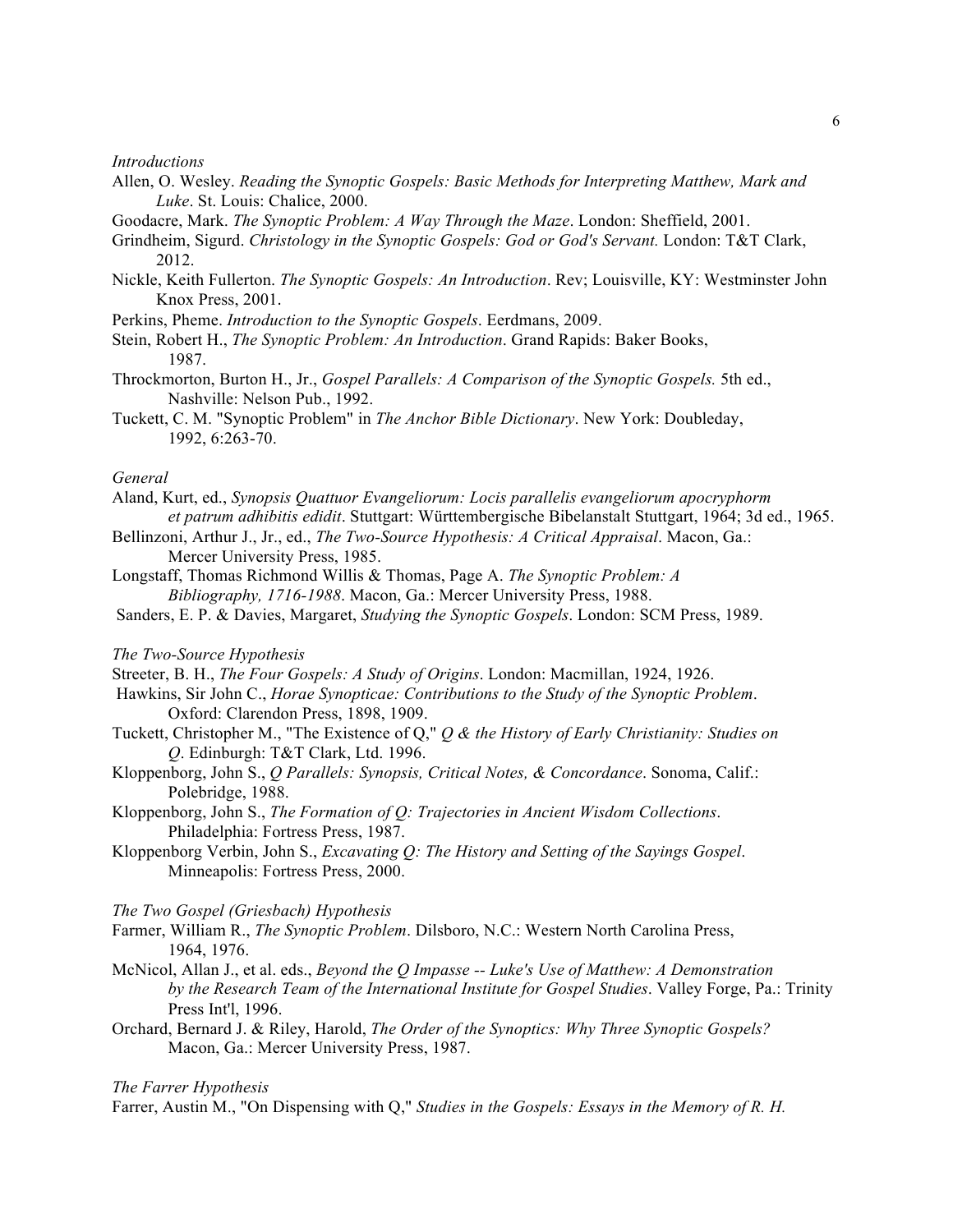*Lightfoot*. Oxford: Basil Blackwell, 1955, 55-88.

Goulder, Michael D., *Luke: A New Paradigm*, JSNTSS 20, Sheffield: Sheffield, 1989. Goodacre, Mark, *The Case Against Q.* Harrisburg, Pa.: Trinity, 2002.

*The Traditional Augustinian Hypothesis*

Butler, B. C., *The Originality of St. Matthew*. Cambridge: University Press, 1951.

Wenham, John, *Redating Matthew, Mark & Luke: A Fresh Assault on the Synoptic Problem*. Downers Grove, Ill.: InterVarsity Press, 1992.

*Historical Jesus Bibliography*

- Bammel, Ernst and C. F. D. Moule, Eds. *Jesus and the Politics of His Day*. Cambridge: Cambridge University Press, 1984.
- Banks, Robert. *Jesus and the Law in the Synoptic Tradition*. Cambridge: Cambridge University Press, 1975.
- Barrett, C. K. *Jesus and the Gospel Tradition*. Philadelphia: Fortress, 1968.
- Beilby, James K., Paul R. Eddy, Robert M. Price and John Dominic Crossan. *The Historical Jesus: Five Views*. Downers Grove, IL: IVP Academic, 2009.
- Borg, Marcus J. *Conflict, Holiness, and Politics in the Teaching of Jesus*. New York: Mellen, 1984.
- ——. *Jesus: A New Vision*. New York: Harper Collins, 1987.
- ——. *Meeting Jesus Again for the First Time. The Historical Jesus and the Heart of Contemporary Faith*. HarperSanFrancisco, 1994.
- Bornkamm, Günter. *Jesus of Nazareth*. New York: Harper, 1960.
- Bowker, John. *Jesus and the Pharisees*. Cambridge: Cambridge University Press, 1973.
- Braaten, C. E. and R. A. Harrisville, eds. *The Historical Jesus and the Kerygmatic Christ: Essays on the New Quest for the Historical Jesus*. New York: Abingdon, 1964.
- Brandon, S. G. F. *Jesus and the Zealots*. New York: Scribner, 1967.
- Braun, Herbert. *Jesus of Nazareth. The Man and His Time*. Philadelphia: Fortress, 1979.
- Brown, Raymond E. *The Birth of the Messiah. A Commentary on the Infancy Narratives in Matthew and Luke*. Rev. ed. Mahwah, NJ: Paulist, 1994.
- ——. *The Death of the Messiah. From Gethsemane to the Grave: A Commentary on the Passion Narratives in the Four Gospels*. 2 vols. Mahwah, NJ: Paulist, 1994.
- Buchanan, George W. *Jesus: The King and His Kingdom*. Macon, GA: Mercer, 1984.

Bultmann, Rudolf. *Jesus and the Word*. New York: Scribner, 1958 (1934).

Charlesworth, James H. (ed.). *Jesus' Jewishness. Exploring the Place of Jesus within Early Judaism*. New York: Crossroad, 1991.

\_\_\_\_\_. The Historical Jesus: An Essential Guide. Nashville: Abingdon, 2008.

Cook, Michael J. *Mark's Treatment of the Jewish Leaders*. Leiden: Brill, 1978.

Cook, Michael L. *The Jesus of Faith*. New York: Paulist, 1981.

- Crossan, John Dominic. *The Historical Jesus. The Life of a Mediterranean Jewish Peasant*. New York: Harper Collins, 1991.
- -----, Luke Timothy Johnson, and Werner H. Kelber. *The Jesus Controversy. Perspectives in Conflict*. Harrisburg, PA: Trinity Press International, 1999.
- Dodd, C. H. *The Founder of Christianity*. New York: Macmillan, 1970.
- Dunn, James D. G. *Jesus, Paul, and the Law*. Louisville: Westminster/John Knox, 1990.
- Efroymson, David P. "Jesus: Opposition and Opponents." In *Within Context: Essays on Jews and*
- *Judaism in the New Testament*, eds. D. P. Efroymson et al., 85-103. A Michael Glazier Book. Collegeville, MN: Liturgical Press, 1993.

Evans, Craig A. *Life of Jesus Research: An Annotated Bibliography*. NT Tools and Studies 13. Leiden: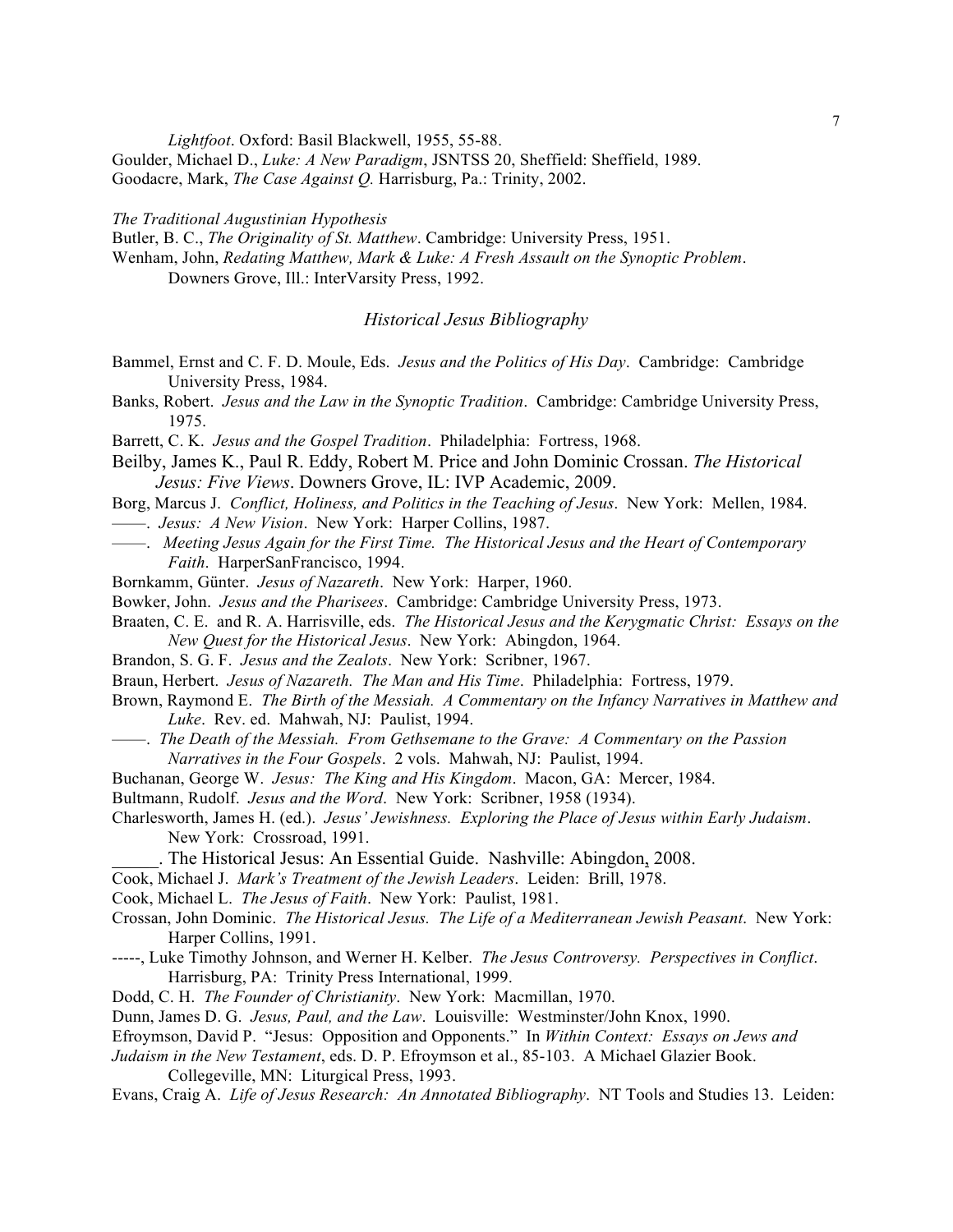Brill, 1989.

——. "Life-of-Jesus Research and the Eclipse of Mythology." *Theological Studies* 54 (1993): 3-36. Fredriksen, Paula. *Jesus of Nazareth, King of the Jews: A Jewish Life and the Emergence of* 

*Christianity*. New York: Knopf, 1999.

- Freyne, Sean. *Galilee, Jesus, and the Gospels*. Philadelphia: Fortress, 1988.
- Galvin, John P. "From the Humanity of Christ to the Jesus of History: A Paradigm Shift in Catholic Christology." *Theological Studies* 55 (1994): 252-273.
- Goergen, Donald J. *The Mission and Ministry of Jesus*. Wilmington, DE: Glazier, 1986.
- Grant, Michael. Jesus. *An Historian's Review of the Gospels*. New York: Scribner, 1977.
- Harvey, A. E. *Jesus and the Constraints of History*. London: Duckworth, 1982.
- Hengel, Martin. *Victory over Violence: Jesus and the Revolutionists*. Philadelphia: Fortress, 1973. ——. *Was Jesus a Revolutionist?* Philadelphia: Fortress, 1971.
- Holmen, Tom and Stanley E. Porter. *Handbook for the Study of the Historical Jesus*. Leiden: Brill, 2011.
- Horsley, Richard A. *Jesus and the Spiral of Violence. Popular Jewish Resistance in Roman Palestine*. New York: Harper, 1987; Philadelphia: Fortress, 1993.
- Jeremias, Joachim. *New Testament Theology: The Proclamation of Jesus*. New York: Scribner, 1971.
- Johnson, Luke Timothy. *The Real Jesus. The Misguided Quest for the Historical Jesus and the Truth of the Traditional Gospels*. HarperSanFrancisco, 1996.

Kasper, Walter. *Jesus the Christ*. New York: Paulist, 1976.

Keener, Craig S. The Historical Jesus of the Gospels. Grand Rapids: Eerdmans, 2009.

Klausner, Joseph. *Jesus of Nazareth*. Boston: Beacon, 1964 (1925)

Küng, Hans. *On Being a Christian*. New York: Doubleday, 1976.

Lane, Dermot. *The Reality of Jesus*. New York: Paulist, 1975.

Lapide, Pinchas and Ulrich Luz. *Jesus in Two Perspectives*. Minneapolis, MN: Augsburg, 1985.

Machovec, Milan. *A Marxist Looks at Jesus*. Philadelphia: Fortress, 1976.

Mack, Burton. *A Myth of Innocence. Mark and Christian Origins*. Philadelphia: Fortress, 1988.

- Mackey, James P. *Jesus: The Man and the Myth*. New York: Paulist, 1979.
- Manson, T. W. *The Servant Messiah*. Cambridge: Cambridge University Press, 1953.
- ——. *The Teaching of Jesus*. Cambridge: Cambridge University Press, 1963 (1931).
- Meier, John P. *A Marginal Jew. Rethinking the Historical Jesus.* Vol 1, *The Roots of the Problem and the Person*. New York: Doubleday, 1991.
- \_\_\_\_\_. *A Marginal Jew. Rethinking the Historical Jesus*. Vol 2, *Mentor, Message and Miracles*. New York: Doubleday, 1994.

——. "Jesus." *The New Jerome Biblical Commentary*. Eds., R. E. Brown, J. A. Fitzmyer, and R. E. Murphy. Englewood Cliffs, NJ: Prentice Hall (1990): 1316-1328.

- Meyer, Ben F. *The Aims of Jesus*. London: SCM, 1979. (esp. 129-74)
- Moltmann, Jürgen. *The Way of Jesus Christ*. Philadelphia: Fortress, 1993.

Nolan, Albert. *Jesus Before Christianity*. Maryknoll: Orbis, 1976. [with reservations]

- O'Collins, Gerald. *Interpreting Jesus*. New York: Paulist, 1983.
- Perrin, Norman. *Rediscovering the Teaching of Jesus*. London: SCM, 1967.

Porter, Stanley E.

- Reumann, John. *Jesus in the Church's Gospels*. Philadelphia: Fortress, 1968.
- Riches, John. *Jesus and the Transformation of Judaism*. New York: Seabury, 1982.
- Rivkin, Ellis. *What Crucified Jesus?* London: SCM, 1984.
- Sanders, E. P. Jesus and Judaism. Philadelphia: Fortress, 1985.

Schillebeeckx, Eduard. *Jesus. An Experiment in Christology*. New York: Crossroad, 1979.

Schweitzer, Albert. *The Quest of the Historical Jesus. A Critical Study of Its Progress from Reimarus to Wrede*. New York: Macmillan, 1961 (Ger. orig. 1906)

Segundo, Juan Luis. *The Historical Jesus of the Synoptics*. Maryknoll: Orbis, 1985.